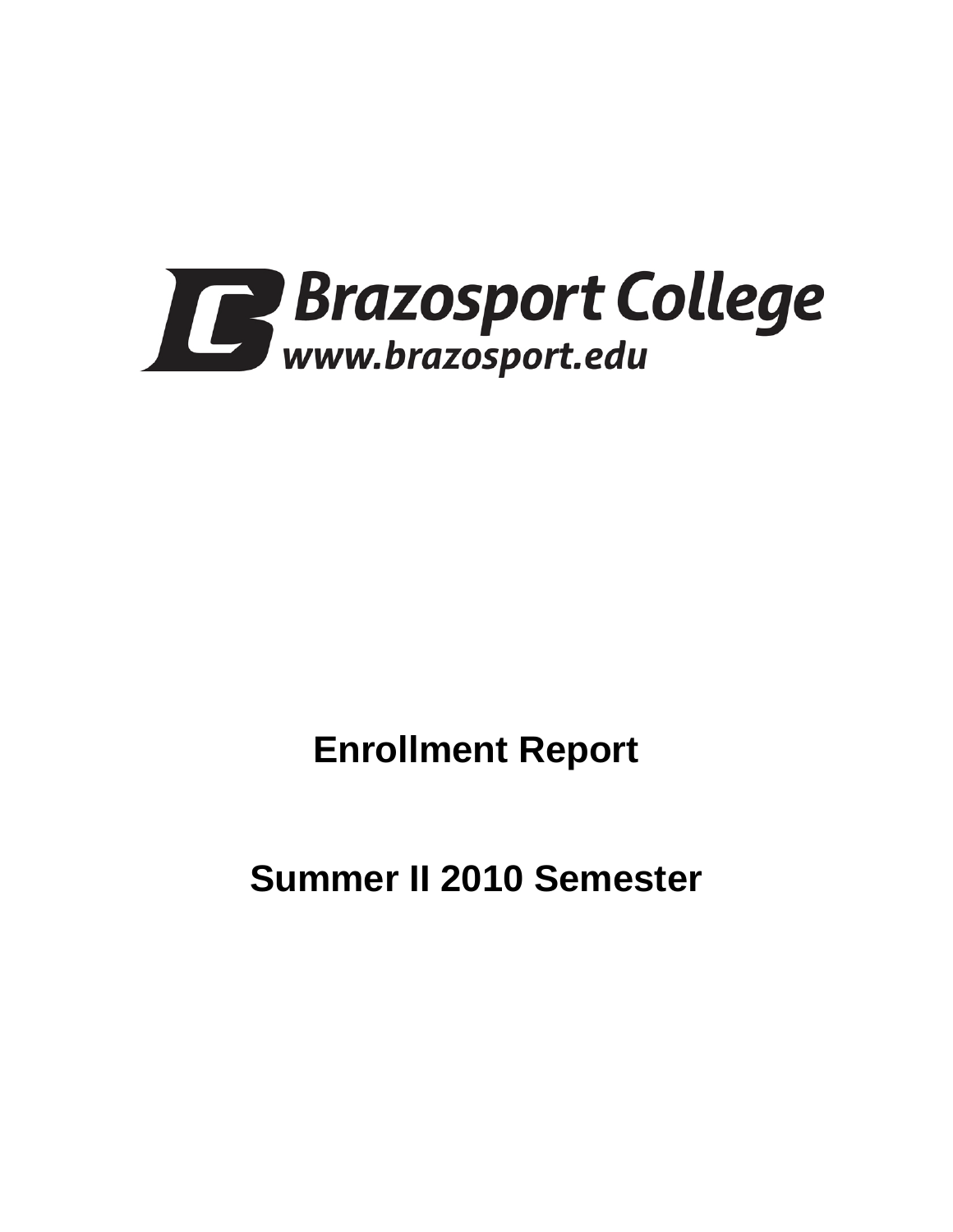# **Semester Report – Summer II 2010 Table of Contents**

| Table 12A Enrollment by Department/Technical Program  Page 6 |
|--------------------------------------------------------------|
| Table 12B Enrollment by Department/Academic Program Page 6   |
| Table 12C Enrollment by Undecided Academic Major Page 6      |
|                                                              |
|                                                              |
| Table 15 Graduates Attending Brazosport College  Page 7      |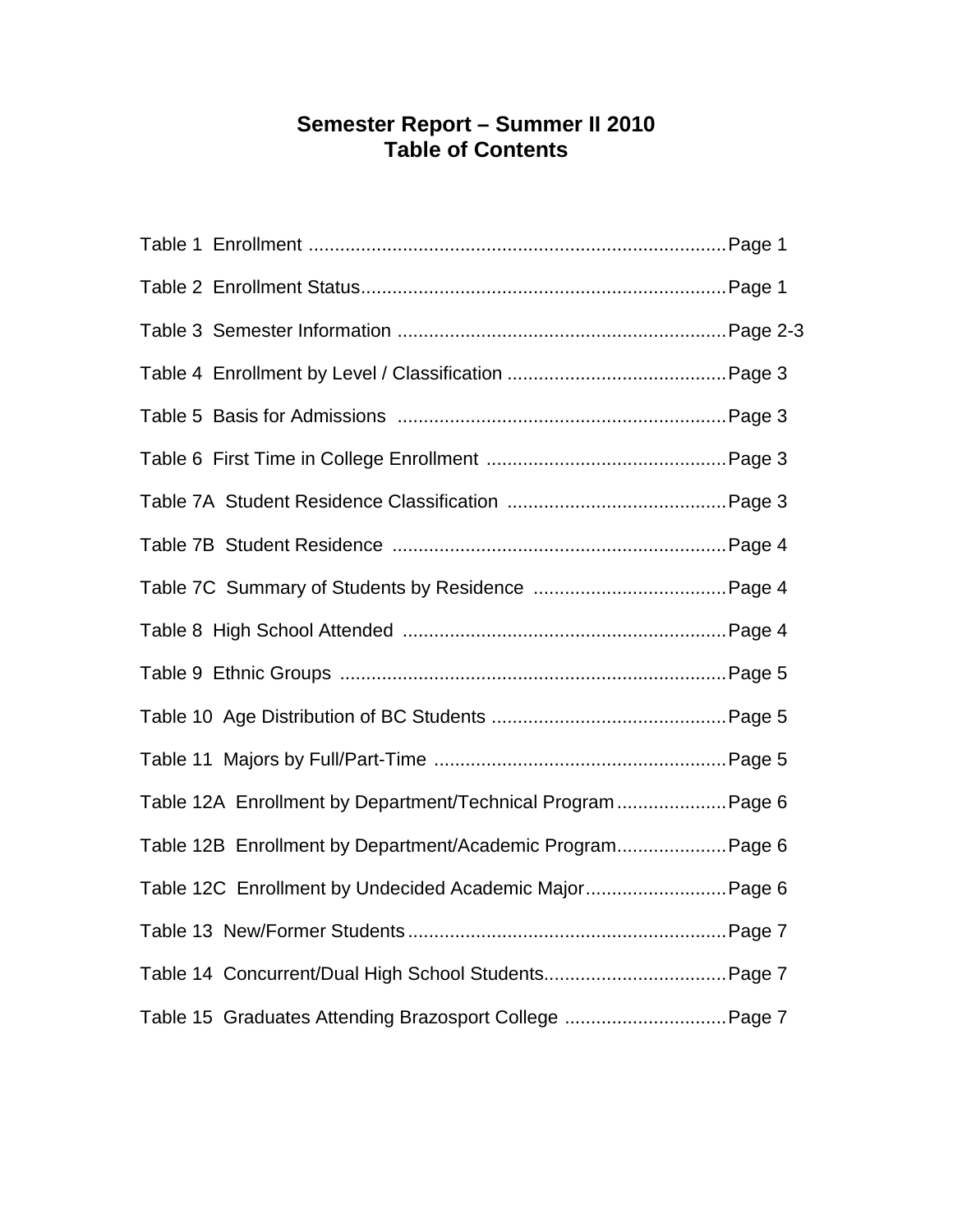# **Semester Report Summer II 2010**

#### **Table 1 Enrollment**

| <b>Credit Program</b>                |     |  |  |
|--------------------------------------|-----|--|--|
| Campus - Regular Students            | 828 |  |  |
| Flexible Entry (1 Duplicated)        |     |  |  |
| <b>Total Enrolled (Unduplicated)</b> | 852 |  |  |

# **Non-Credit Program**

| Total Enrolled (From 7/6/10 through 8/11/10) |  |
|----------------------------------------------|--|
|                                              |  |

#### **Total Headcount**

| Credit Program     | 828  |
|--------------------|------|
| Non-credit Program | 478  |
| <b>Grand Total</b> | .306 |

### **Full-time Student Equivalent**

| Full-time student equivalent (FTSE)                                                                            | 66! |
|----------------------------------------------------------------------------------------------------------------|-----|
| Found by dividing total anadit bours (2.220) by E hours (E hours is considered full time for Cummar 2 session) |     |

Found by dividing total credit hours (3,326) by 5 hours (5 hours is considered full-time for Summer 2 session.)

**Table 2 Enrollment Status Part-Time/Full-Time**

|        | <b>Full-Time</b> | Part-Time* | <b>Total</b> |
|--------|------------------|------------|--------------|
| Male   | 118              | 207        | 325          |
| Female | 242              | 291        | 503          |
| Total  | 330              | 498        | 828          |

\*Part-Time – Less than 5 semester hours in Summer 2 session.

### **Enrollment Status Day Student/Night Student**

| Day         | 49 <sup>4</sup> |
|-------------|-----------------|
| Night       | 282             |
| <b>Both</b> | 55              |
| Total       | 828             |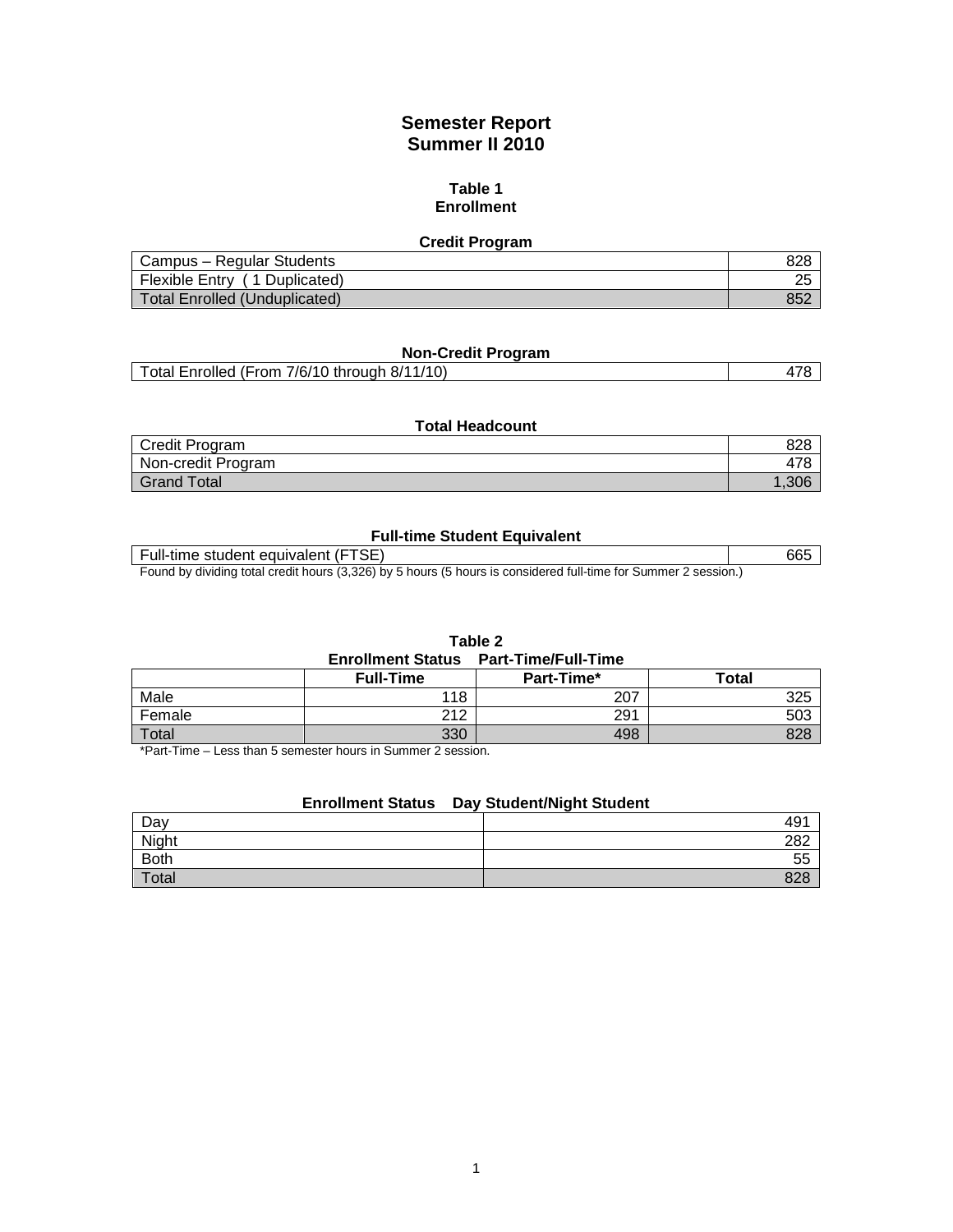# **Table 3 Semester Information**

| <b>Headcount</b> |                       |       |                      |  |
|------------------|-----------------------|-------|----------------------|--|
| Regular          | <b>Flexible Entry</b> | Total | <b>State Reports</b> |  |
| 828              | つに<br>دے              | 853   | 853                  |  |

#### **Semester Credit Hours**

|                       | <b>Vocational-</b><br><b>Technical</b> | Academic | <b>BAT</b> | <b>Totals</b> |
|-----------------------|----------------------------------------|----------|------------|---------------|
| Regular               | 210                                    | 3,054    |            | 3,264         |
| <b>Flexible Entry</b> |                                        | 62       | U          | 62            |
| Total                 | 210                                    | 3,116    | U          | 3,326         |
|                       |                                        |          |            |               |
| In-District           | 204                                    | 2,903    |            | 3,107         |
| Out-of-District       | 6                                      | 213      |            | 219           |
| <b>Totals</b>         | 210                                    | 3,116    | 0          | 3,326         |

Note: In/Out-of-District status is determined by where a course is taught.

#### **Semester Contact Hours**

|                       | <b>Vocational-</b><br><b>Technical</b> | Academic | <b>BAT</b> | <b>Totals</b> |  |
|-----------------------|----------------------------------------|----------|------------|---------------|--|
| Regular               | 3,984                                  | 51,936   |            | 55,920        |  |
| <b>Flexible Entry</b> |                                        | 1, 152   |            | 1,152         |  |
| Total                 | 3,984                                  | 53,088   |            | 57,072        |  |
|                       |                                        |          |            |               |  |

| In-District     | 3,856 | 49,680 | ◡ | 53,536 |
|-----------------|-------|--------|---|--------|
| Out-of-District | 128   | 3,408  |   | 3,536  |
| <b>Totals</b>   | 3,984 | 53,088 |   | 57,072 |

Note: In/Out-of-District status is determined by where a course is taught.

#### **Semester Credit Hours By Student Tuition Residency Code**

|                 | <b>Vocational-</b><br><b>Technical</b> | Academic -<br><b>BAT</b> | <b>Totals</b> |
|-----------------|----------------------------------------|--------------------------|---------------|
| In-District     | 93                                     | 2,030                    | 2,123         |
| Out-of-District | 117                                    | 1,086                    | 1,203         |
| <b>Totals</b>   | 210                                    | 3,116                    | 3,326         |

Note: BAT hours are included in Academic credit hours.

#### **Semester Contact Hours By Student Tuition Residency Code**

| ********************************* |                                        |                          |               |  |  |
|-----------------------------------|----------------------------------------|--------------------------|---------------|--|--|
|                                   | <b>Vocational-</b><br><b>Technical</b> | Academic -<br><b>BAT</b> | <b>Totals</b> |  |  |
|                                   |                                        |                          |               |  |  |
| In-District                       | .786                                   | 34.224                   | 36.010        |  |  |
| Out-of-District                   | 2,198                                  | 18.864                   | 21,062        |  |  |
| <b>Totals</b>                     | 3,984                                  | 53,088                   | 57.072        |  |  |

Note: BAT hours are included in Academic contact hours.

#### **Distance Learning Semester Contact Hours**

| Internet     | 2,208          |
|--------------|----------------|
| <b>VCT</b>   | סרכ ו<br>ס∠כ,⊦ |
| <b>Total</b> | 3,536          |

Note: These contact hour totals are included in semester contact hours.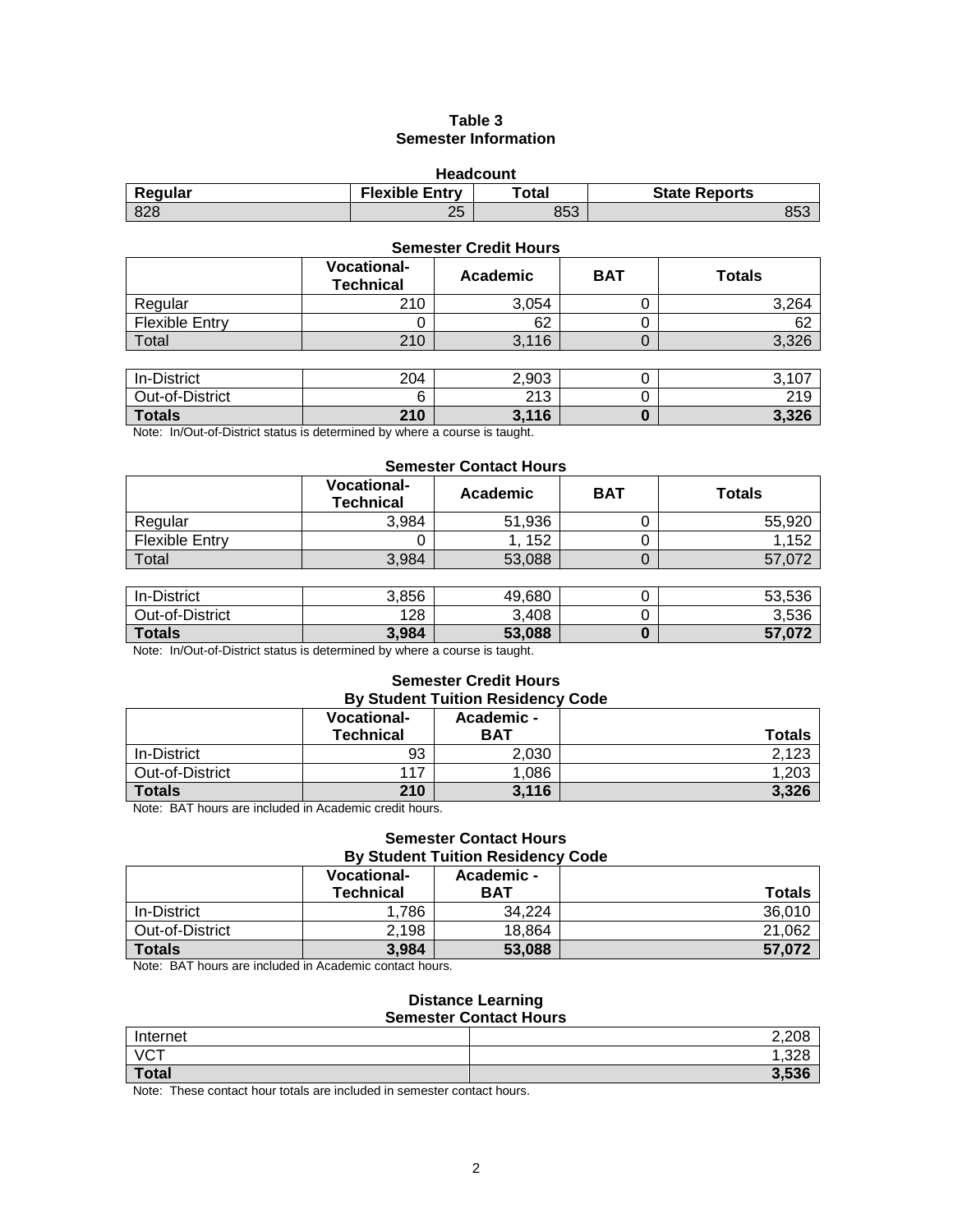#### **Table 3 Semester Information Contact hours** *NOT* **funded**

| Developmental Hours (27 hour rule) |       |  |
|------------------------------------|-------|--|
| Academic Hours (Three-peat rule)   | 1.152 |  |
| Technical Hours (Three-peat rule)  |       |  |
| Total                              |       |  |

| <b>Enrollment by Level / Classification</b> |     |     |     |        |  |  |
|---------------------------------------------|-----|-----|-----|--------|--|--|
| Male<br>%<br>Total<br><b>Female</b>         |     |     |     |        |  |  |
| Freshman: First Yr (less than 24 hours)     | 229 | 335 | 564 | 68.1   |  |  |
| Sophomore: Second Yr (24-59 hours)          | 79  | 137 | 216 | 26.1   |  |  |
| Unclassified (60 or more hours)             |     | 31  | 48  | 5.8    |  |  |
| Total                                       | 325 | 503 | 828 | 100  በ |  |  |

**Table 4**

| Table 5<br><b>Basis for Admissions for Student Body</b> |     |       |  |  |
|---------------------------------------------------------|-----|-------|--|--|
|                                                         | No. | %     |  |  |
| <b>High School Graduate</b>                             | 22  | 2.7   |  |  |
| Individual Approval                                     | 65  | 7.9   |  |  |
| G.E.D.                                                  | 3   | 0.4   |  |  |
| <b>Former Student</b>                                   | 726 | 87.7  |  |  |
| <b>College Transfer</b>                                 | 12  | 1.4   |  |  |
| Total                                                   | 828 | 100.0 |  |  |

**Table 6 First Time in College Enrollment**

| <b>The Time in Concade Enformant</b> |     |                    |  |
|--------------------------------------|-----|--------------------|--|
|                                      | No. | $\mathbf{0}$<br>7ο |  |
| Male                                 | 39  | 44.C               |  |
| Female                               | 49  | 55.                |  |
| otal                                 | 88  |                    |  |

# **Table 7A Student Residence Classification**

|                 | No. | %     |
|-----------------|-----|-------|
| In-District     | 519 | 62.   |
| Out-of-District | 299 | 36.7  |
| Out-of-State    |     | 0.8   |
| Foreign         |     | 0.4   |
| Total           | 828 | 100.0 |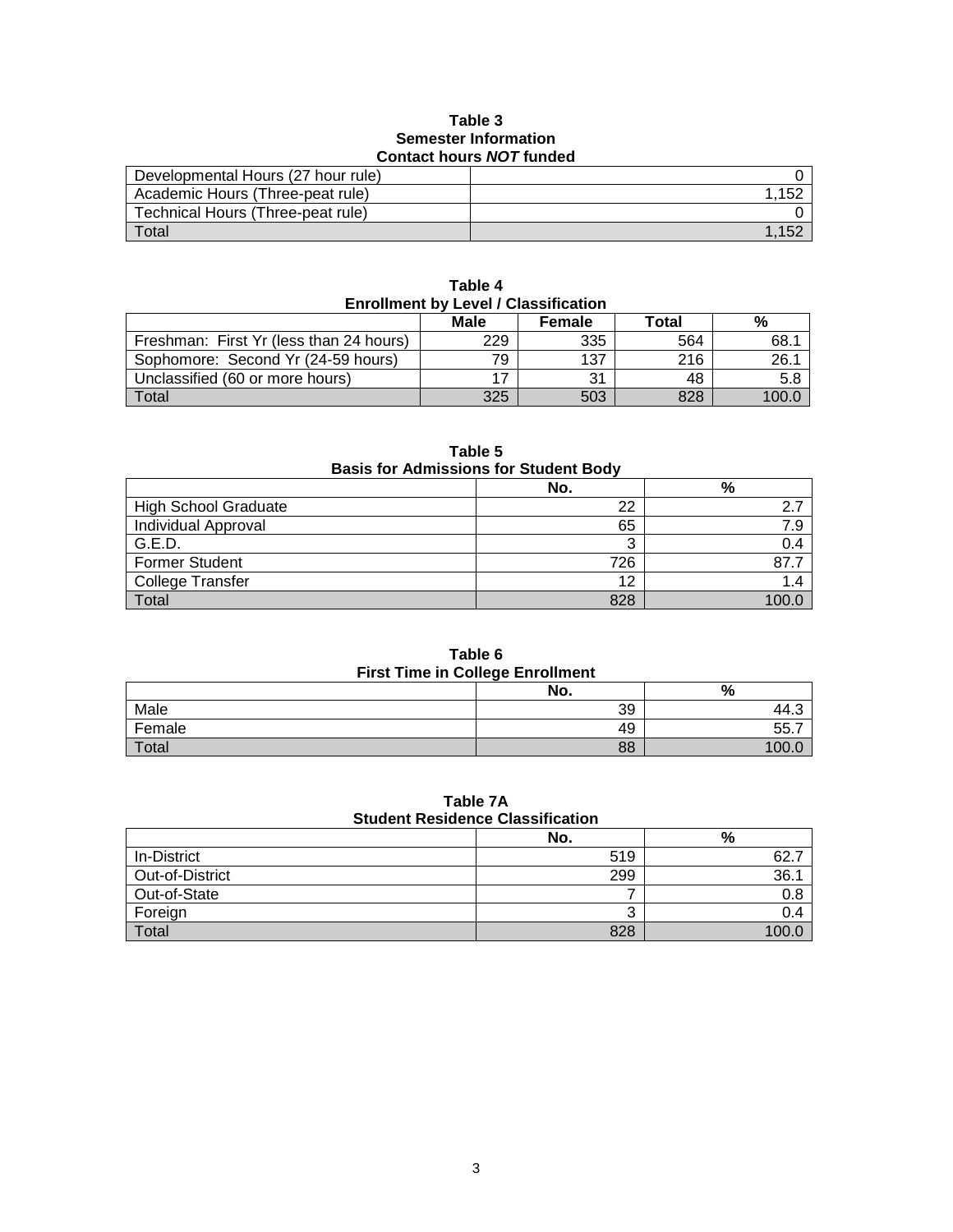#### **Table 7B Student Residence**

| <b>City</b>            | No. | $\%$  |
|------------------------|-----|-------|
| Angleton               | 159 | 19.2  |
| <b>Brazoria</b>        | 64  | 7.7   |
| Clute                  | 123 | 14.9  |
| Danbury                |     | 0.1   |
| Freeport               | 93  | 11.2  |
| Lake Jackson           | 310 | 37.4  |
| Sweeny                 | 18  | 2.2   |
| West Columbia          | 28  | 3.4   |
| <b>Other Residence</b> | 32  | 3.9   |
| <b>Total Students</b>  | 828 | 100.0 |

**Table 7C Summary of Students by Residence**

| <b>Residence</b>        | No. | %       |  | <b>Residence</b> | No. | ℅    |
|-------------------------|-----|---------|--|------------------|-----|------|
| <b>Brazoria County</b>  | 799 | 96.50%  |  | Arizona          |     | .12% |
| Fort Bend County        | 4   | .48%    |  | Florida          |     | .12% |
| <b>Galveston County</b> | 2   | .24%    |  | lowa             | 1   | .12% |
| Harris County           |     | $.12\%$ |  | Kansas           | 1   | .12% |
| Matagorda County        | 11  | 1.33%   |  | Ohio             |     | .12% |
| <b>Rusk County</b>      |     | .12%    |  | Oklahoma         |     | .12% |
|                         |     |         |  | Tennessee        | 1   | .12% |
|                         |     |         |  |                  |     |      |
|                         |     |         |  | <b>Brazil</b>    | 1   | .12% |
|                         |     |         |  | Denmark          | 1   | .12% |
|                         |     |         |  | Guatemala        |     | .12% |

Includes students that pay C & D coded tuition.

| ט טושוי<br><b>High School Attended</b> |     |       |  |
|----------------------------------------|-----|-------|--|
| <b>School</b>                          | No. | $\%$  |  |
| Angleton                               | 140 | 16.9  |  |
| <b>Brazosport</b>                      | 92  | 11.1  |  |
| Brazoswood                             | 329 | 39.7  |  |
| Columbia                               | 70  | 8.5   |  |
| Danbury                                | 2   | 0.2   |  |
| Sweeny                                 | 35  | 4.2   |  |
| Other Schools                          | 103 | 12.4  |  |
| No School Assigned                     | 57  | 6.9   |  |
| <b>Total Students</b>                  | 828 | 100.0 |  |

# **Table 8**

**Total 828 100.00%**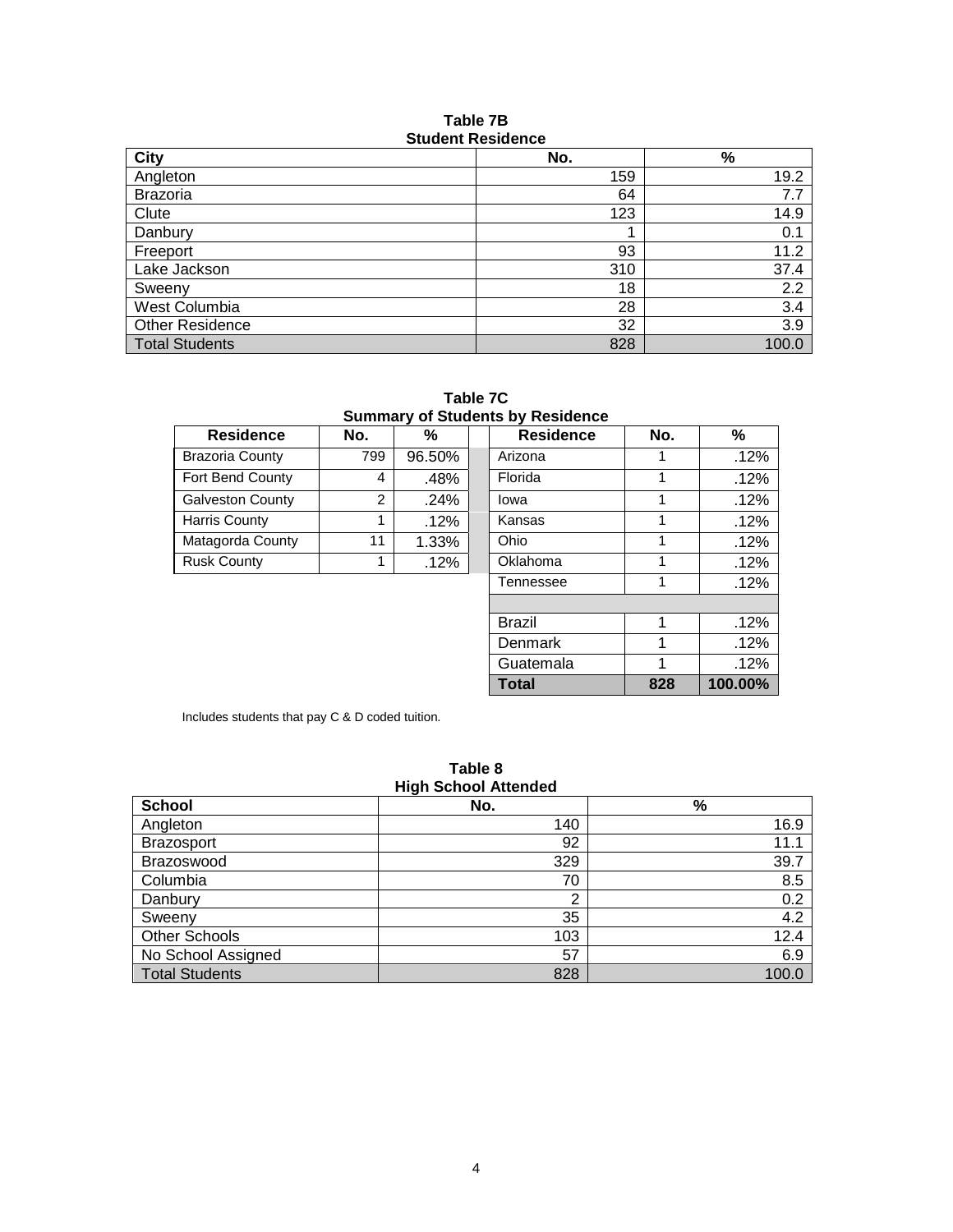#### **Table 9 Ethnic Groups**

| Lunno Oroups             |     |      |  |  |
|--------------------------|-----|------|--|--|
| <b>Ethnic Groups</b>     | No. | %    |  |  |
| White                    | 469 | 56.6 |  |  |
| <b>Black</b>             | 77  | 9.3  |  |  |
| Hispanic                 | 260 | 31.4 |  |  |
| Asian, Hawaiian          | 16  | 1.9  |  |  |
| Native American, Alaskan | 3   | 0.4  |  |  |
| International            | 3   | 0.4  |  |  |
| <b>Others</b>            |     | 0.0  |  |  |
| Total                    | 828 | 100. |  |  |

**Table 10 Age Distribution of BC Students**

| Age Distribution of Do Otaquitto |     |       |  |  |
|----------------------------------|-----|-------|--|--|
| Age                              | No. | $\%$  |  |  |
| Under 18                         | 208 | 25.1  |  |  |
| 18-21                            | 357 | 43.1  |  |  |
| $22 - 25$                        | 111 | 13.4  |  |  |
| $26 - 29$                        | 65  | 7.9   |  |  |
| $30 - 37$                        | 45  | 5.4   |  |  |
| 38 and above                     | 42  | 5.1   |  |  |
| Total                            | 828 | 100.C |  |  |
| - - -                            |     |       |  |  |

Average Age = 21.9 Median Age  $= 19.0$ 

# **Table 11 Majors by Full/Part-Time**

#### **Academic**

|       | No. | $\Omega$<br>70 |
|-------|-----|----------------|
| Full  | 99  | ن ۲۰–          |
| Part  | 135 | ິ<br>. .       |
| Total | 234 |                |

# **Vocational - Technical**

|       | No.        | %                                       |
|-------|------------|-----------------------------------------|
| Full  | 63         | 55.3                                    |
| Part  | - 4<br>ັບເ | . .<br>$\overline{\phantom{a}}$<br>44.1 |
| Total | 114        | 1 ሰበ                                    |

#### **Undecided – Academic**

| .     |     |                 |  |  |  |
|-------|-----|-----------------|--|--|--|
|       | No. | $\Omega$<br>7ο  |  |  |  |
| Full  | 162 | 34.5            |  |  |  |
| Part  | 308 | 65.5<br>-       |  |  |  |
| Total | 470 | 10 <sup>c</sup> |  |  |  |

Note: The large number of part-time Undecided - Academic majors is due to concurrent / dual credit students.

# **Bachelor's in Applied Technology**

|                    | No. | %     |
|--------------------|-----|-------|
| Full               | O   | 60.0  |
| Part               | ▵   | 40.0  |
| Total              | 10  | 100.0 |
| <b>Grand Total</b> | 828 |       |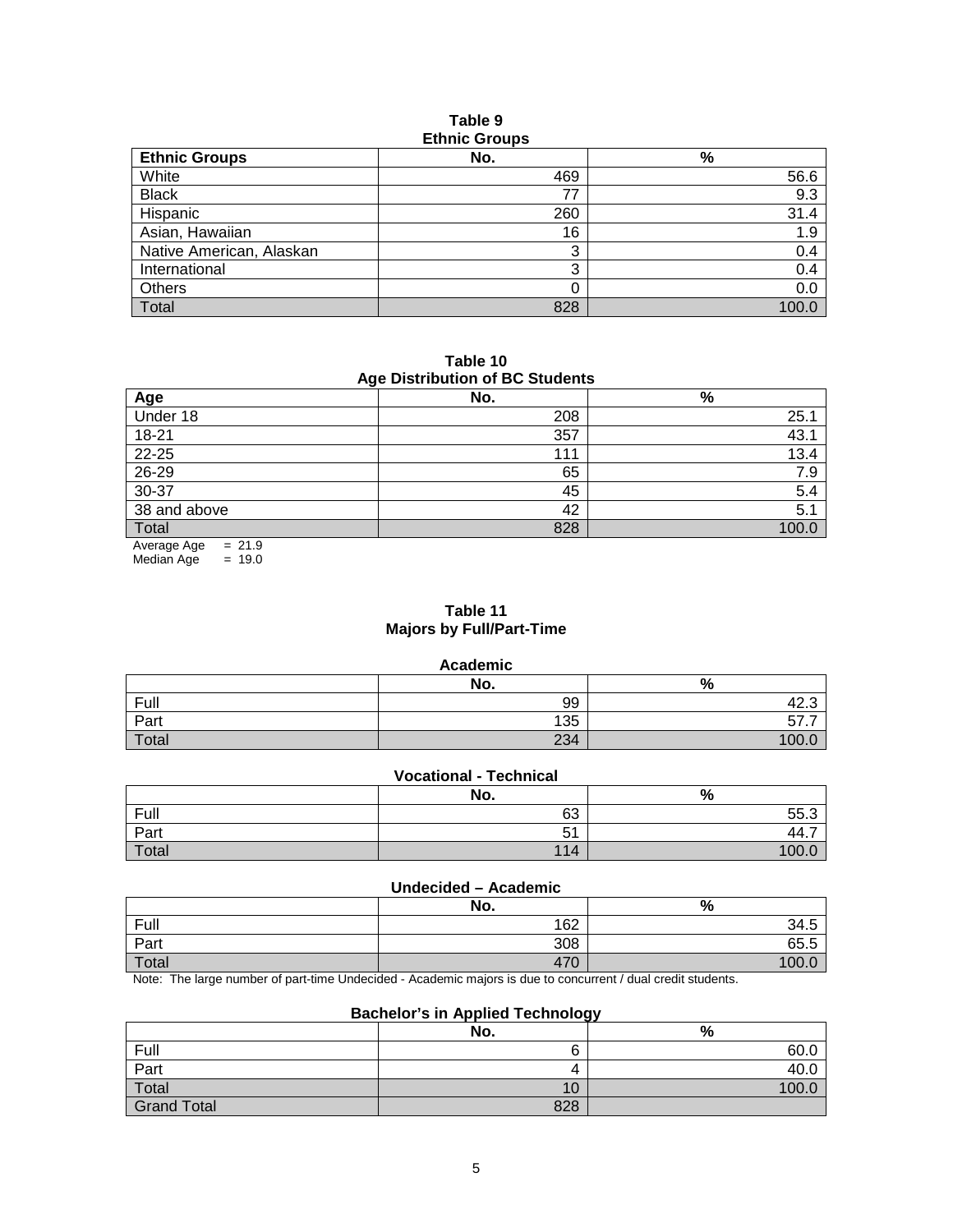# **Table 12A Enrollment by Department**

| <b>Technical Program</b> |                                 |                                 |                                           |       |           |             |  |  |
|--------------------------|---------------------------------|---------------------------------|-------------------------------------------|-------|-----------|-------------|--|--|
|                          | <b>Total</b><br><b>Students</b> | <b>Semester</b><br><b>Hours</b> | <b>Contact</b><br><b>Hours</b><br>Lec/Lab |       | Practicum | <b>FTSE</b> |  |  |
|                          |                                 |                                 |                                           | Co-op |           |             |  |  |
| <b>CDEC</b>              | 32                              | 96                              | 1,536                                     |       |           | 19.2        |  |  |
| <b>CNBT</b>              | 38                              | 57                              | 1,216                                     |       |           | 11.40       |  |  |
| <b>EMSP</b>              |                                 |                                 | 144                                       |       |           | 1.20        |  |  |
| <b>IPFPB</b>             | 30 <sub>l</sub>                 | 45                              | 960                                       |       |           | 9.00        |  |  |
| Total                    | 104                             | 204                             | 3,856                                     |       |           |             |  |  |

Note: Enrollment may be duplicated.

FTSE = semester hours divided by 5 for Summer 2 session only.

| Table 12B                       |
|---------------------------------|
| <b>Enrollment by Department</b> |

|                    |                 | , , , , , , , , , , , | . טישיפ<br><b>Contact</b> |                  |                  |             |
|--------------------|-----------------|-----------------------|---------------------------|------------------|------------------|-------------|
|                    | <b>Total</b>    | <b>Semester</b>       | <b>Hours</b>              |                  |                  |             |
|                    |                 |                       |                           |                  |                  |             |
|                    | <b>Students</b> | <b>Hours</b>          | Lec/Lab                   | Co-op            | <b>Practicum</b> | <b>FTSE</b> |
| <b>ARTS</b>        | 19              | 57                    | 912                       | O                | 0                | 11.40       |
| <b>BIOL</b>        | 80              | 160                   | 3,840                     | 0                | 0                | 32.00       |
| <b>CHEM</b>        | 18              | 36                    | 864                       | 0                | 0                | 7.20        |
| <b>DRAM</b>        | 14              | 19                    | 736                       | 0                | 0                | 3.80        |
| <b>ECON</b>        | 22              | 66                    | 1,056                     | 0                | 0                | 13.20       |
| <b>ENGL</b>        | 228             | 660                   | 10,752                    | 0                | 0                | 132.00      |
| GOVT               | 129             | 387                   | 6,192                     | 0                | 0                | 77.40       |
| <b>HIST</b>        | 123             | 369                   | 5,904                     | 0                | 0                | 73.80       |
| <b>MATH</b>        | 131             | 309                   | 5,616                     | 0                | 0                | 61.80       |
| <b>MUSI</b>        | 16              | 48                    | 768                       | 0                | 0                | 9.60        |
| <b>PSYC</b>        | 132             | 396                   | 6,336                     | 0                | 0                | 79.20       |
| SOCI               | 28              | 84                    | 1,344                     | 0                | 0                | 16.80       |
| <b>SPAN</b>        | 36              | 82                    | 1,520                     | 0                | 0                | 16.40       |
| <b>SPCH</b>        | 102             | 306                   | 4,896                     | 0                | 0                | 61.20       |
| <b>Total</b>       | 1,078           | 2,979                 | 50,736                    | $\bf{0}$         | 0                |             |
| <b>Grand Total</b> | 1,182           | 3,183                 | 54,592                    | $\boldsymbol{0}$ | 0                |             |

#### **Academic Program**

Note: Enrollment may be duplicated.

FTSE = semester hours divided by 5 for Summer 2 session only.

| Table 12C                                     |  |
|-----------------------------------------------|--|
| <b>Enrollment by Undecided Academic Major</b> |  |

| <b>Hegis Code</b> | <b>Major</b>         | <b>Students</b> |
|-------------------|----------------------|-----------------|
| 6950 & 9996       | Undecided – Academic |                 |